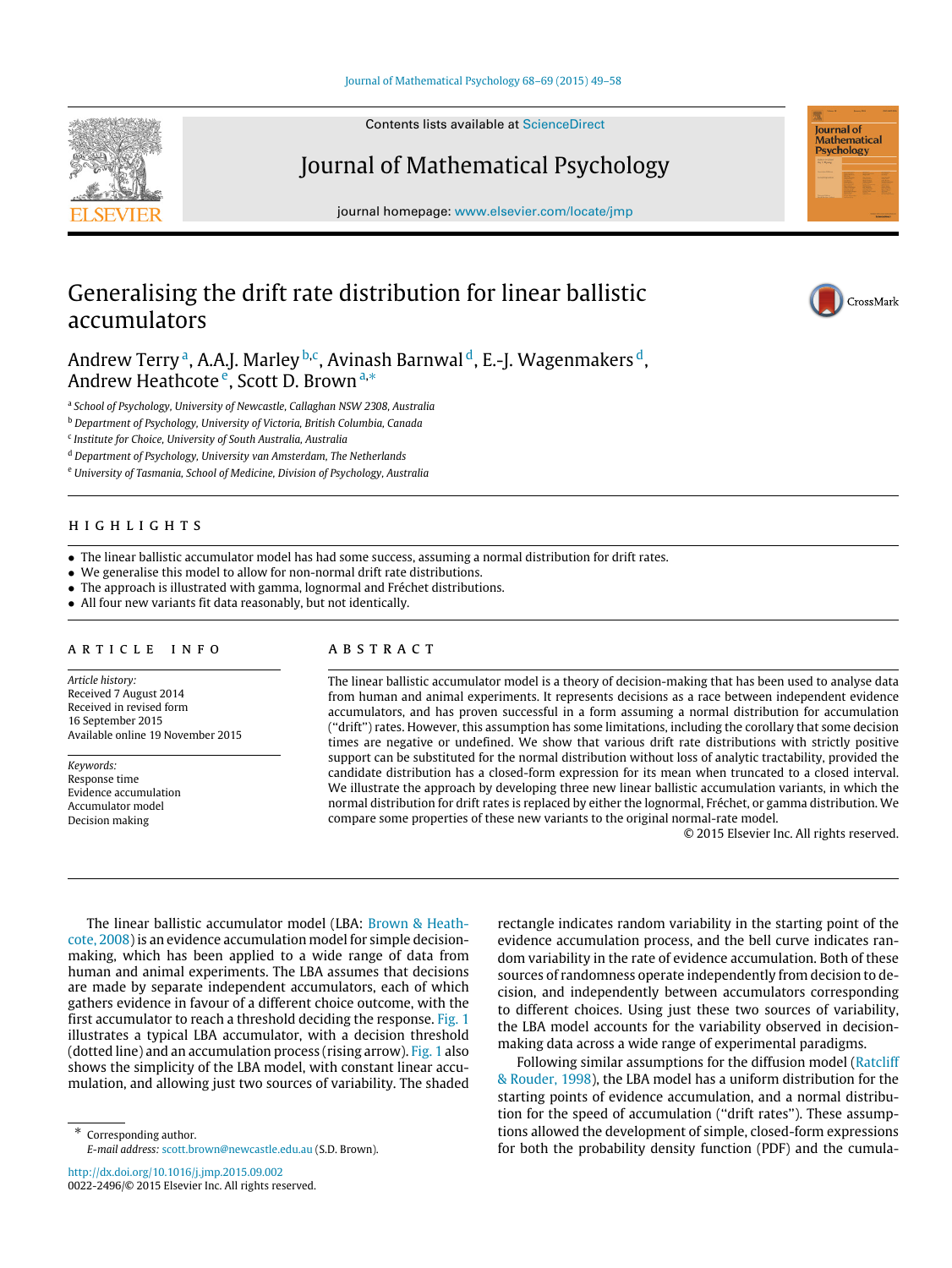<span id="page-1-0"></span>

**Fig. 1.** Schematic LBA accumulator. As decision time grows (abscissa) evidence is accumulated (ordinate), with an example accumulation trajectory shown by the rising arrow. Typically, several independent accumulators would race in parallel, representing the different choices, with the decision triggered by the first to reach threshold (dotted line). Variability in decision-making is modelled by randomness in the start point of evidence accumulation and in the accumulation rate. These are conventionally assumed to follow uniform and normal distributions, respectively.

tive distribution function (CDF) for the finishing times of the accumulation process [\(Brown](#page-9-0) [&](#page-9-0) [Heathcote,](#page-9-0) [2008\)](#page-9-0). This mathematical tractability is an important feature of the LBA model. For example, it makes efficient estimation easy using a wide variety of optimisation techniques and statistical approaches [\(Donkin,](#page-9-2) [Averell,](#page-9-2) [Brown,](#page-9-2) [&](#page-9-2) [Heathcote,](#page-9-2) [2009;](#page-9-2) [Turner,](#page-9-3) [Sederberg,](#page-9-3) [Brown,](#page-9-3) [&](#page-9-3) [Steyvers,](#page-9-3) [2013\)](#page-9-3).

The assumption of a normal distribution for drift rates in the LBA model means that on some trials it is possible that the sampled drift rates for all accumulators will be negative, so a decision is never made. [Brown](#page-9-0) [and](#page-9-0) [Heathcote](#page-9-0) [\(2008\)](#page-9-0) found that such cases were extremely rare in practice when fitting to a range of empirical data sets. However, here we address this potential problem by developing a general mathematical approach that maintains the mathematical tractability of the LBA model while allowing for various, strictly positive, drift rate distributions.

In the following, we first develop a general approach for working with a class of drift rate distributions in the LBA model. We then illustrate this method using three distributions from this class. This is followed by an investigation of the ability of the three new LBA model variants, as well as a variant of the original LBA, to account for seminal data reported by [Wagenmakers,](#page-9-4) [Ratcliff,](#page-9-4) [Gomez,](#page-9-4) [and](#page-9-4) [McKoon](#page-9-4) [\(2008\)](#page-9-4). We also investigate similarities between the LBA model variants, by fitting each variant to synthetic data generated by the other variants. The three new variants all assume drift rate distributions which are strictly positive. Therefore, to make the comparison more precise, rather than compare against the original LBA (with normally distributed drift rates) we employ a slight modification: we assume that the normal distribution of drift rates is truncated to positive-only values. To keep this clear, we refer to this variant as the ''truncated normal LBA''. The truncated normal LBA has simple analytic solutions, and has been shown to be almost identical, in practice, to the conventional LBA (e.g., [Heathcote](#page-9-5) [&](#page-9-5) [Love,](#page-9-5) [2012\)](#page-9-5).

# **1. Analytical derivation of PDF for arbitrary drift rate distribution**

For the purposes of a very wide variety of applications, it is sufficient to know the density and cumulative distribution functions (PDF and CDF, respectively) for the finishing times of a single linear ballistic accumulator. For example, with these two expressions, the joint density over response time and choice can be written via standard independent-race equations, for a large range of decision models. These models include simple races for *N*-alternative forced choice, as well as more complex architectures involving logical AND and OR stopping rules [\(Brown](#page-9-0) [&](#page-9-0) [Heathcote,](#page-9-0) [2008;](#page-9-0) [Eidels,](#page-9-6) [Donkin,](#page-9-6) [Brown,](#page-9-6) [&](#page-9-6) [Heathcote,](#page-9-6) [2010\)](#page-9-6).

[Brown](#page-9-0) [and](#page-9-0) [Heathcote](#page-9-0) [\(2008\)](#page-9-0) derived the CDF for the linear ballistic accumulator model with normally-distributed drift rates by

<span id="page-1-1"></span>

**Fig. 2.** Cumulative distribution function (CDF) of the distance, *p*, between the starting point of evidence accumulation and the threshold, which makes clear the reason for the three-branch structure of the equation for the CDF for finishing times. The distribution is uniform on the interval  $\left[\frac{\hat{b}-A}{t}, \frac{A}{t}\right]$ , so its CDF is: zero for values smaller than  $\frac{b-A}{t}$ ; one for values larger than  $\frac{A}{t}$ ; and increases linearly between those points.

working directly with the expression for the normal distribution's density function. At one point in their analysis, one of the terms in the expression for the CDF is related to a truncated mean of the drift rate distribution. It is this observation that motivates our current work, and allows the development of a more general approach.

Consider a single linear ballistic accumulator, with uniformly distributed starting points across trials. Our approach to the problem involves conditioning on a particular sample of the drift rate, which we call *u*. Conditioning this way allows for calculation of the finishing time in the obvious manner. Of course, these rates cannot be observed in practice, so we then integrate over the distribution of start points, to remove the conditionality.

Suppose, without loss of generality, that the uniform distribution of start points is on the interval [0, *A*], and that the response threshold is at  $b \geq A$ ; therefore, the distribution of distances from starting point to threshold is also uniform, on the interval[*b*−*A*, *b*]. Suppose also that drift rates are distributed across trials according to a strictly positive distribution with density *g* and cumulative distribution function *G*. Let *P* be the random variable representing the distance to threshold on some trial, with a uniform distribution on the interval [*b*−*A*, *b*], and let *U* be the random variable for the drift rate, with distribution *G* and density *g*. The time to reach threshold is then simply distance to be travelled (i.e. the sample from *P*) divided by rate of travel (i.e. the sample from *U*). Thus, the cumulative distribution function for finishing times of this accumulator at time  $t$ , say  $F(t)$ , is given by:

$$
F(t) = prob\left(\frac{\mathbf{P}}{\mathbf{U}} \le t\right)
$$

$$
= prob(\mathbf{P} \le \mathbf{U}t).
$$

To obtain the probabilities associated with the random variable *U*, we integrate over samples from this distribution, say *u*, with respect to the density function,  $g(u)$ , which has support on the positive real line:

<span id="page-1-2"></span>
$$
F(t) = \int_0^\infty \text{prob}[\mathbf{P} \le ut]g(u)du. \tag{1}
$$

Since *P* has a uniform distribution, it has a three-piece linear CDF, as shown in [Fig. 2.](#page-1-1) The CDF gives the probability required in Eq. [\(1\),](#page-1-2) by expansion into three terms: it is zero whenever  $u < \frac{b-A}{t}$ ; it is linear in *u*, whenever  $\frac{b-A}{t} < u < \frac{b}{t}$ ; and it is one whenever  $u > \frac{b}{t}$ . The first of these three branches is zero, and so is dropped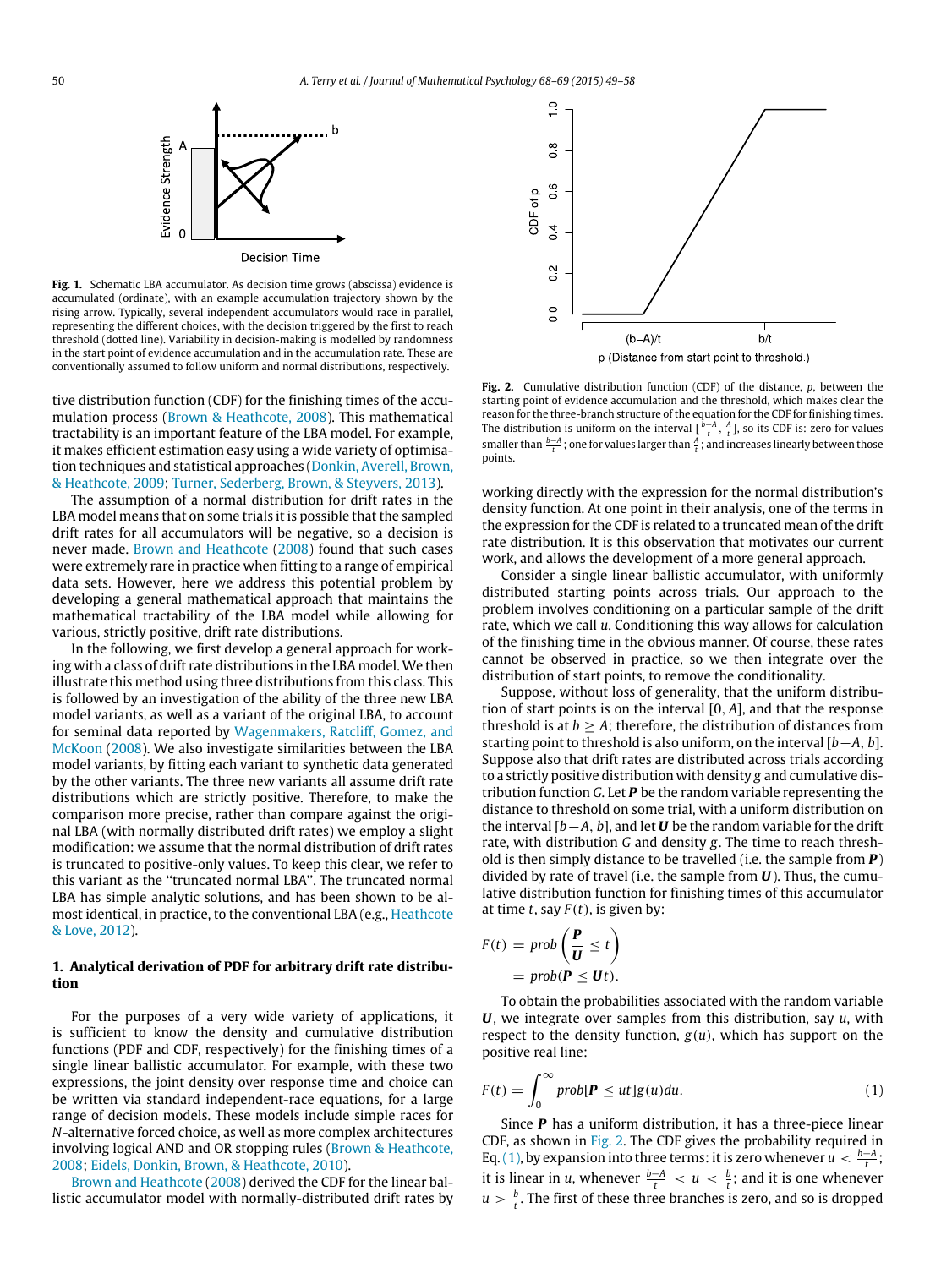below. The second linear branch can be expanded into a term with integrand  $g(u)$  and another term with integrand  $ug(u)$ . The third branch also gives a term with integrand *g*(*u*). Together, this gives:

$$
F(t) = \frac{A-b}{A} \int_{\frac{b-A}{t}}^{\frac{b}{t}} g(u) du + \frac{t}{A} \int_{\frac{b-A}{t}}^{\frac{b}{t}} ug(u) du + \int_{\frac{b}{t}}^{\infty} g(u) du.
$$

The terms with integrands of  $g(u)$  require only evaluation of *G*, by definition of the cumulative distribution function. However, the term with integrand  $ug(u)$  is related to the mean of the drift rate distribution when truncated to the interval represented by that term's limits of integration. For presentation reasons, it is helpful to add the normalising constant corresponding to the mass of the distribution in the interval  $[\frac{b-A}{t}, \frac{A}{t}]$ . With the normalising constant  $intulated, and replacing the integrals in the other terms with the$ distribution function for *G*:

$$
F(t) = \frac{A-b}{A} \left[ G\left(\frac{b}{t}\right) - G\left(\frac{b-A}{t}\right) \right] + \frac{t \left[ G\left(\frac{b}{t}\right) - G\left(\frac{b-A}{t}\right) \right]}{A}
$$

$$
\times \int_{\frac{b-A}{t}}^{\frac{b}{t}} \frac{ug(u)du}{G\left(\frac{b}{t}\right) - G\left(\frac{b-A}{t}\right)} + 1 - G\left(\frac{b}{t}\right).
$$

Let  $Z(t)$  represent the mean of the distribution g after truncation to the above interval, that is:

$$
Z(t) = \frac{1}{G\left(\frac{b}{t}\right) - G\left(\frac{b-A}{t}\right)} \int_{\frac{b-A}{t}}^{\frac{b}{t}} ug(u) du.
$$

Then, after some simplification:

$$
F(t) = 1 + \left(\frac{tZ(t) - b}{A}\right) G\left(\frac{b}{t}\right)
$$

$$
+ \left(\frac{b - A - tZ(t)}{A}\right) G\left(\frac{b - A}{t}\right).
$$
 (2)

The density function for the finishing times of this linear ballistic accumulator is found by differentiation of Eq. [\(2\)](#page-2-0) with respect to *t*. This requires  $Z(t)$  to be differentiable at all  $t > 0$ ; we denote its derivative at *t* by *Z* ′ (*t*). Then recalling that, since *G* is a CDF,  $\frac{d}{du}G(u) = g(u)$ , this gives:

$$
f(t) = \left(\frac{Z(t) + tZ'(t)}{A}\right) \left[G\left(\frac{b}{t}\right) - G\left(\frac{b-A}{t}\right)\right] + \left(\frac{tZ(t) - b}{A}\right)g\left(\frac{b}{t}\right) + \left(\frac{b-A - tZ(t)}{A}\right)g\left(\frac{b-A}{t}\right). \tag{3}
$$

Eqs.  $(2)$  and  $(3)$  can be used to provide closed-form expressions for the CDF and PDF for a linear ballistic accumulator model with any strictly positive distribution for drift rates, provided that the drift rate distribution has a closed form expression for its truncated mean  $(Z(t))$ , above), and that this expression can be easily differentiated with respect to  $t$  ( $Z'(t)$  above).

# **2. Three new example drift rate distributions**

We illustrate the above method with three new examples of strictly positive drift rate distributions: the gamma, Fréchet and lognormal distributions. The question of which is the best distribution to use for drift rates is very complex, and beyond the scope of this work. Nevertheless, we provide some discussion of the different considerations in this debate, in the concluding sections.

## *2.1. Gamma distributed drift rates*

The gamma distribution is an interesting case partly because it can approximate the normal distribution under some parameter settings. Given the success of the traditional LBA model (with normally distributed drift rates) in fitting data, this suggests that a gamma-LBA model might be similarly successful.

Suppose that drift rates follow a gamma distribution with parameters  $\alpha$  and  $\beta$  for shape and scale, respectively. Then  $Z_{\Gamma}(t)$ from Eqs. [\(2\)](#page-2-0) and [\(3\)](#page-2-1) is the mean of a gamma distribution restricted to the interval  $\left[\frac{b-A}{t}, \frac{b}{t}\right]$ . [Coffey](#page-9-7) [and](#page-9-7) [Muller](#page-9-7) [\(2000\)](#page-9-7) provide expressions for this mean, which lead to:

<span id="page-2-2"></span>
$$
Z_{\Gamma}(t) = \frac{\Gamma(\alpha+1)}{\beta \Gamma(\alpha)} \left[ \frac{G\left(\frac{b}{t}; \alpha+1, \beta\right) - G\left(\frac{b-A}{t}; \alpha+1, \beta\right)}{G\left(\frac{b}{t}; \alpha, \beta\right) - G\left(\frac{b-A}{t}; \alpha, \beta\right)} \right].
$$
 (4)

Here, *G*(*x*; *a*, *b*) represents the cumulative distribution function of the gamma distribution evaluated at *x*, with shape parameter *a* and scale parameter *b* (see [Appendix\)](#page-8-0). Throughout, we use  $\Gamma(x)$ to represent the gamma function and  $\Gamma(x, a)$  to represent its generalisation to the lower incomplete gamma function (also both specified in the [Appendix\)](#page-8-0). The derivative with respect to time of Eq.  $(4)$ ,  $Z'_{\Gamma}(t)$ , is easy to calculate but also cumbersome-see [Appendix.](#page-8-0)

## *2.2. Fréchet distributed drift rates*

Let drift rates be distributed according to a Fréchet distribution with scale and shape parameters  $\mu$  and  $\alpha$ , respectively, and let *Fr*( $x$ ; . $\alpha$ ,  $\mu$ ) represent the corresponding cumulative distribution function. Then [Nadarajah](#page-9-8) [\(2009\)](#page-9-8) provides an expression for the truncated mean, which leads to:

<span id="page-2-3"></span><span id="page-2-0"></span>
$$
Z_{Fr}(t) = \left[ \frac{\Gamma\left(1 - \frac{1}{\alpha}, \left(\frac{\mu b}{t}\right)^{-\alpha}\right) - \Gamma\left(1 - \frac{1}{\alpha}, \left(\frac{\mu (b - A)}{t}\right)^{-\alpha}\right)}{\mu \left(Fr\left(\frac{b}{t}; \mu, \alpha\right) - Fr\left(\frac{b - A}{t}; \mu, \alpha\right)\right)} \right].
$$
 (5)

Once again, see [Appendix](#page-8-0) for the derivative with respect to time.

An interesting consequence of assuming a Fréchet distribution for drift rates is that, in the absence of trial-to-trial variability in the starting point of evidence accumulation (i.e., with parameter  $A =$ 0), Fréchet-distributed drift rates give rise to Gumbel distributions for time-to-threshold. This provides interesting links to models used in the study of discrete choice in various applied areas [\(Colonius](#page-9-9) [&](#page-9-9) [Marley,](#page-9-9) [2014;](#page-9-9) [Hawkins](#page-9-10) [et al.,](#page-9-10) [2014\)](#page-9-10).

## <span id="page-2-1"></span>*2.3. Lognormal LBA*

[Heathcote](#page-9-5) [and](#page-9-5) [Love](#page-9-5) [\(2012\)](#page-9-5) investigated a simplified linear ballistic accumulator model, the Lognormal Race Model, where both the drift rate and the start point to threshold distributions were lognormal, and so the distribution of threshold-crossing times for an accumulator is also lognormal. Here, we outline the case where the starting point distribution remains uniform and the threshold a constant, but the drift rates are distributed lognormally with parameters  $\mu$  and  $\sigma$  for the underlying normal distribution. [Bebu](#page-9-11) [and](#page-9-11) [Mathew](#page-9-11) [\(2009\)](#page-9-11) provide expressions for the moments of the truncated lognormal distribution. The truncated mean takes the form:

<span id="page-2-4"></span>
$$
Z_{LN}(t) = \exp\left(\mu + \frac{\sigma^2}{2}\right)
$$
  
 
$$
\times \left[\frac{\Phi\left(\log\left(\frac{b}{t}\right) : \mu + \sigma^2, \sigma\right) - \Phi\left(\log\left(\frac{b-A}{t}\right) : \mu + \sigma^2, \sigma\right)}{\Phi\left(\log\left(\frac{b}{t}\right) : \mu, \sigma\right) - \Phi\left(\log\left(\frac{b-A}{t}\right) : \mu, \sigma\right)}\right]. (6)
$$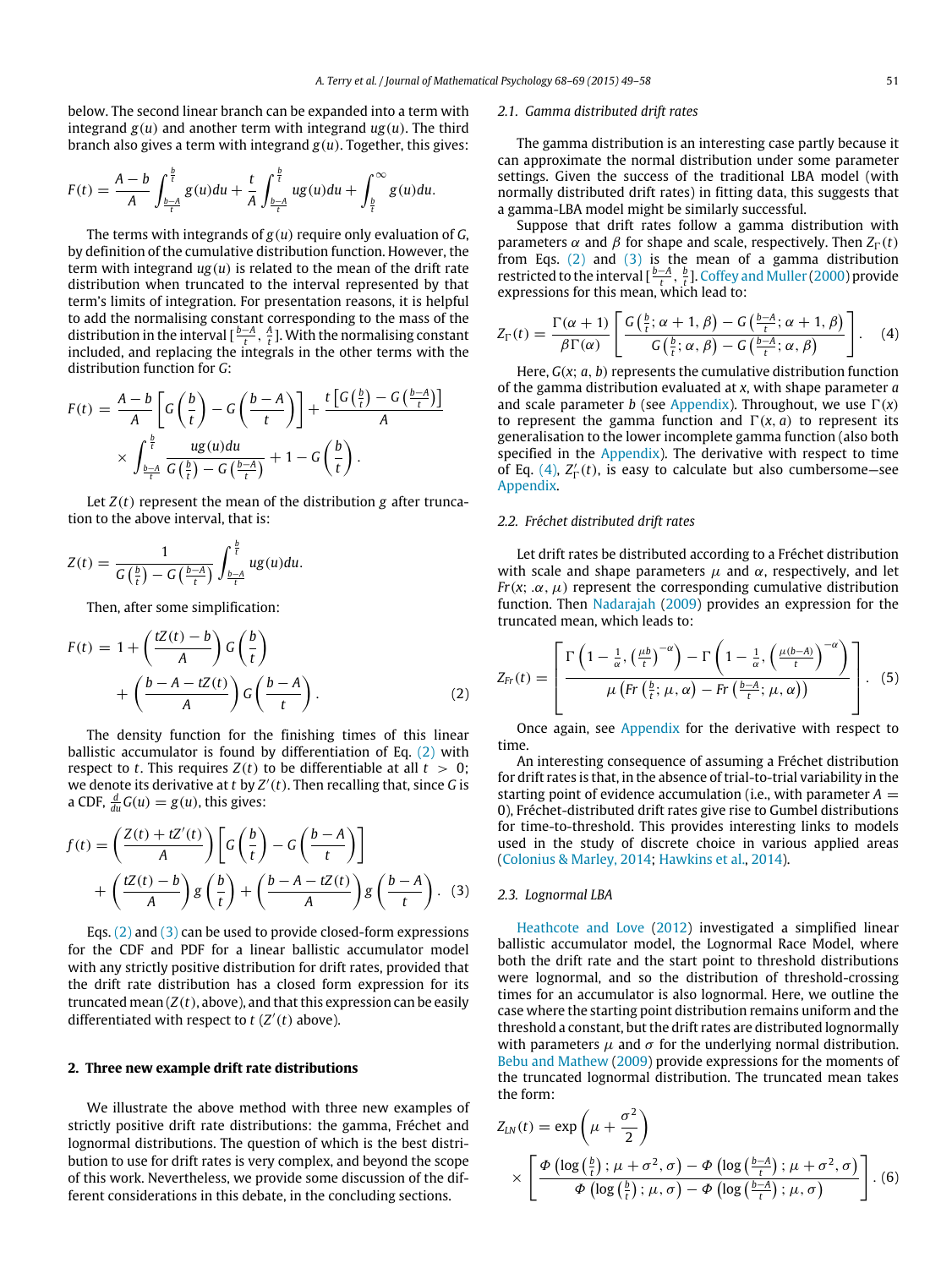Here,  $\Phi(x; \mu, \sigma)$  is the normal cumulative density function evaluated at *x* with mean  $\mu$  and standard deviation  $\sigma$ . The derivative with respect to time is given in the [Appendix.](#page-8-0)

# **3. Similarities and differences between four LBA variants**

The three new LBA variants developed above have quite different properties for their drift rate distributions. The new variants have positively skewed drift rate distributions, and those distributions also differ in how quickly their right tails approach zero. We investigated the relationships between these new variants, and truncated normal LBA, in a model recovery exercise. This exercise involved generating synthetic data from each of the three new variants and from the truncated normal LBA, and then fitting those data with each of the four LBA variants in turn. The results revealed both similarities and differences among variants.

To determine the values to use when generating data, we began with parameter settings for the truncated normal LBA which were typical of parameters estimated from standard psychophysical experiments. These parameters are given in the column headed *Truncated Normal* in [Table 1.](#page-3-0) To determine reasonable parameter settings for the three new LBA variants, we generated a very large sample of synthetic data from the truncated normal LBA using the parameters in [Table 1,](#page-3-0) and found the maximum-likelihood estimates for the parameters of each of the three new model variants by fitting those data. These parameters were rounded off, and are reported in the left three columns of [Table 1.](#page-3-0) There were a total of eight free parameters for each LBA variant, reflecting an experiment investigating two-alternative forced choices in two conditions, one emphasising decision speed, the other emphasising decision accuracy (as in, for example: [Forstmann](#page-9-12) [et al.,](#page-9-12) [2008;](#page-9-12) [Ratcliff](#page-9-1) [&](#page-9-1) [Rouder,](#page-9-1) [1998\)](#page-9-1). These parameters were:

- The width of the starting-point distribution (*A*).
- Non-decision time  $(t_0)$ , separately for the speed-emphasis condition and the accuracy-emphasis condition.
- The distance between the upper bound of the starting point distribution and the response threshold  $(b - A)$ , separately for the speed-emphasis and accuracy emphasis conditions.
- Two drift rate distribution location parameters, for the distributions of drift rates in the accumulators corresponding to the correct and incorrect responses ( $v_c$  and  $v_e$ , respectively).
- A drift rate distribution scale parameter  $(s_c)$  only for the distribution of drift rates in the accumulator corresponding to the correct response.

The parameter corresponding to  $s_c$  in the accumulator representing the incorrect response was fixed arbitrarily at  $s = 1$ , to [s](#page-9-13)atisfy a scaling property of the models [\(Donkin,](#page-9-13) [Brown,](#page-9-13) [&](#page-9-13) [Heath](#page-9-13)[cote,](#page-9-13) [2009\)](#page-9-13). Namely, if the parameters of the drift rate distribution are adjusted such that the drift rate distribution is ''scaled'' by a constant factor, then the other parameters of the model can be adjusted accordingly to compensate. This situation leaves the model making identical predictions from very different parameters, which can be problematic in data analysis. For example, in the conventional LBA model with normally distributed drift rates, suppose the mean and standard deviation of the drift rate distribution were both doubled (which has the effect of doubling all predicted drift rates). Then, if the start point distribution (*A*) and decision threshold (*b*) are also both doubled, the predictions of the model are unchanged. This occurs for the obvious reason: the rate growth in the accumulator has doubled, but the distance to travel has also doubled, so the finishing time is the same. This indeterminacy is avoided by arbitrarily fixing one of the parameters.

In our analyses of the truncated normal LBA model, we fixed the standard deviation of the drift rate distribution for the accumulator corresponding to the incorrect response to 1.0. We took a similar

#### <span id="page-3-0"></span>**Table 1**

Parameters used to generate synthetic data. Note that the same *t*<sub>0</sub> parameters were used for all distributions. The  $v$  parameter rows correspond to the normal mean, gamma scale (*beta*), Fréchet shape (α) and lognormal standard deviation (*sigma*) parameters, and the *s* parameter row corresponds to the normal standard deviation, gamma shape (*alpha*), Fréchet scale (*mu*) and lognormal mean (*mu*) parameters.

| Parameter          | Drift rate distribution |         |       |           |  |  |
|--------------------|-------------------------|---------|-------|-----------|--|--|
|                    | Truncated normal        | Fréchet | Gamma | Lognormal |  |  |
| $t_0$ (speed)      |                         | 0.15    |       |           |  |  |
| $t_0$ (accuracy)   | 0.20                    |         |       |           |  |  |
| $b - A$ (speed)    | 0.20                    | 0.57    | 0.05  | 1.20      |  |  |
| $b - A$ (accuracy) | 1.00                    | 1.14    | 1.00  | 2.70      |  |  |
| $v_c$              | 3.00                    | 1.86    | 4.20  | 1.60      |  |  |
| $v_e$              | 1.50                    | 2.50    | 2.50  | 0.50      |  |  |
| $S_c$              | 0.75                    | 2.25    | 0.70  | 0.60      |  |  |
| A                  | 3.00                    | 1.00    | 6.00  | 2.80      |  |  |

approach, fixing the rate distribution's scale parameter to 1.0, for both the lognormal and Fréchet variants. Because of the multiplicative properties of the lognormal distribution, changes to the mean of the underlying normal distribution  $(\mu)$  result in ''scaling'' of the drift rate distribution, so we fixed this parameter to 1.0 for the accumulator corresponding to the incorrect response. The Fréchet distribution has a similar property attached to its scale parameter (also called  $\mu$ ), so we also fixed this parameter to 1.0 for the accumulator corresponding to the incorrect response. We took a different approach for the gamma distribution, where we fixed the shape parameter of the drift rate distribution in the accumulator corresponding to the correct response to 1.0. This was because preliminary explorations found that the gamma scale parameter had very similar effects to the normal mean parameter, whereas the gamma shape parameter had very similar effects to the normal scale parameter.

For each model variant, we generated 20,000 synthetic decisions using the above parameters. Our use of such a large sample was intended to eliminate variability due to sampling error, allowing more precise characterisation of the differences between the models' predictions due to their different drift rate distributions alone.

We fit the synthetic data set generated by each of the four LBA variants with all of the LBA variants. We used maximum-likelihood estimation with algorithms described in detail by [Donkin,](#page-9-2) [Averell](#page-9-2) [et al.](#page-9-2) [\(2009\)](#page-9-2). [Fig. 3](#page-4-0) shows cumulative distribution functions jointly over correct and incorrect responses (black and grey, respectively) for both speed-emphasis and accuracy-emphasis conditions (left and right pairs of curves in each panel). Columns and rows indicate the LBA model variant used to generate and fit the synthetic data, respectively. To illustrate with an example, the lower-left panel shows the results when synthetic data were generated from an LBA model variant where drift rates are sampled from a normal distribution truncated to positive values, and then fit using an LBA model variant with a lognormal distribution for drift rates. The left-most set of black circles in that panel show the 10th, 30th, 50th, 70th, and 90th percentiles of the correct responses from the speed-emphasis condition of the synthetic data, averaged over participants. These percentiles are plotted against the probability of jointly observing a correct response in data from that condition, and the associated response time falling in the bottom 10th, 30th, 50th, 70th, and 90th of the data from that condition. The solid grey and black lines overlaid illustrate the same quantities calculated from the maximum-likelihood parameter estimates of the fitting model.

The panels along the main diagonal of [Fig. 3](#page-4-0) show almost perfect agreement between the synthetic data (symbols) and posterior predictive data (lines). This is to be expected, showing that, as for the traditional LBA, in large samples maximum-likelihood estimation is able to recover parameters values for the variants.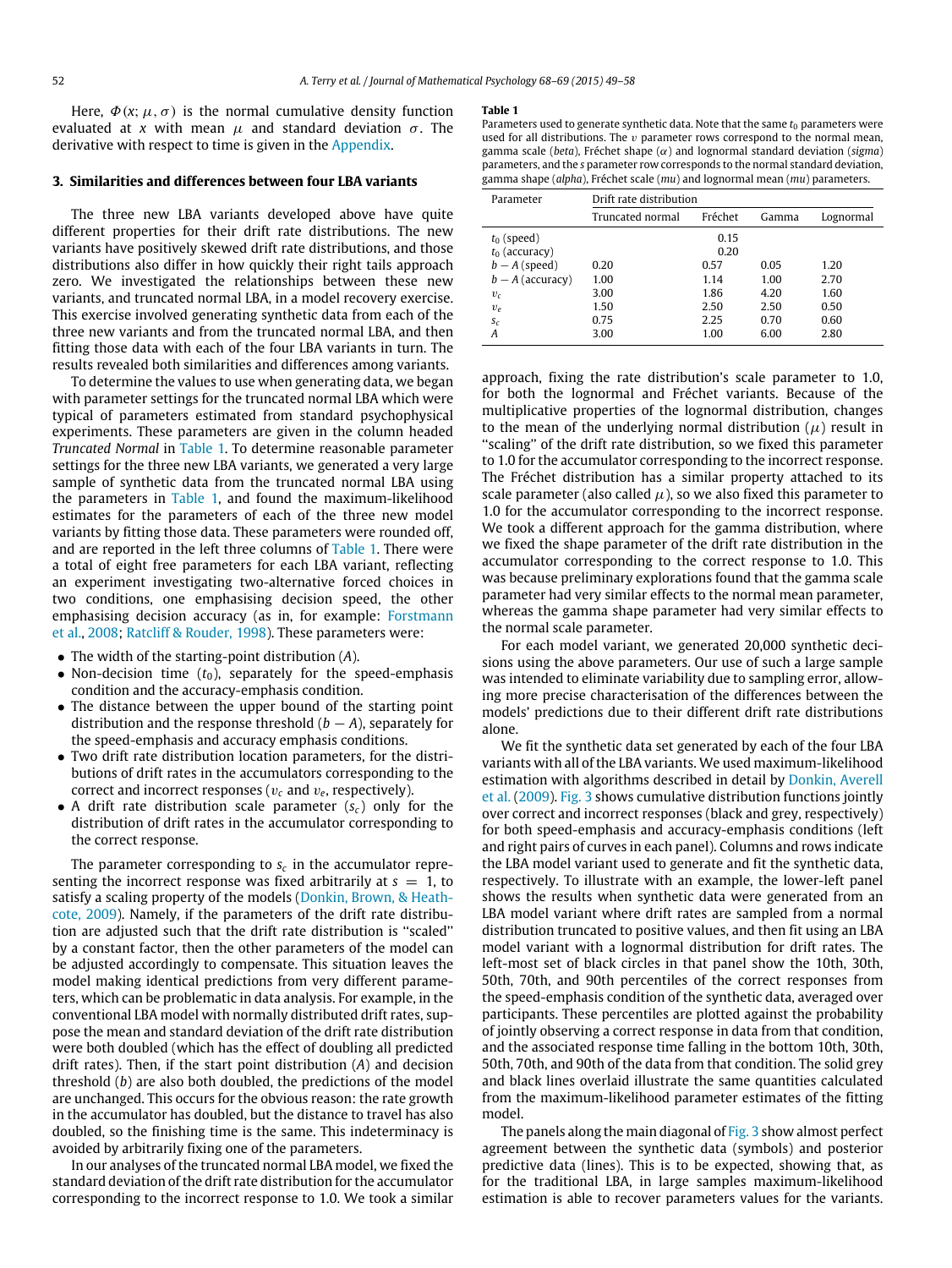<span id="page-4-0"></span>

Fig. 3. Results of cross-fitting the model variants. Columns indicate which of the four LBA model variants was used to generate synthetic data (name of drift rate distribution for each variant given at top of column). Likewise, rows indicate which variant was used to fit those synthetic data. In each panel, the leftmost pair of solid lines and filled symbols shows the joint cumulative distribution (plotted by five percentiles: 10, 30, 50, 70, and 90) over correct and incorrect responses for the simulated speed-emphasis condition, and the rightmost pair show the same for the simulated accuracy-emphasis condition. Percentiles for correct responses are shown by circles, and for errors by triangles. Overlaid open symbols and dotted lines show the model fits.

We investigate the accuracy of the recovered parameters in these self-fits below. The off-diagonal panels illustrate that the LBA model does not appear to suffer from undue flexibility; rather, its predictions appear quite tightly constrained. This is apparent in the inability of some model variants to enable a close fit to synthetic data generated by a different variant. For example, the truncated normal LBA provided a quite poor fit to data generated from the lognormal LBA and by the Fréchet LBA.

An important property of the conventional LBA model is its ability to support accurate parameter estimation. We tested the new LBA variants on this ability, by examining the four cases where the same LBA model variant was used to both generate and fit synthetic data—i.e., the cases shown in the main diagonal of [Fig. 3.](#page-4-0) [Table 2](#page-4-1) shows the absolute difference between the data-generating parameter values and their maximum-likelihood estimates, expressed as percentages. It is clear that the three new LBA model variants developed above all support excellent model recovery, at least for these parameter values and in large samples.

# **4. Fits to real data**

A final test for the three new LBA model variants was to account for real data. Our aim here was not to falsify any particular variant, because that decision is probably not best made on the basis of a single data set. Rather, we aimed to establish whether the new LBA model variants were capable of fitting real data to approximately the same degree as the conventional LBA, thus validating their suitability for future investigation. For testing, we used data from a lexical decision task reported by, [Wagenmakers](#page-9-4) [et al.](#page-9-4) [\(2008\)](#page-9-4) (their Experiment 2), in which eight participants each classified 1920 letter strings as either valid or invalid words (words vs. nonwords). There were two within-subject manipulations of interest. Firstly, half of the blocks of trials contained three times as many word as non-word stimuli, with the other half of blocks having

<span id="page-4-1"></span>

| Table 2                                                                         |  |  |  |
|---------------------------------------------------------------------------------|--|--|--|
| Absolute bias in recovered parameters (in percent, rounded to nearest integer). |  |  |  |

| Parameter          | Drift rate distribution |         |       |           |  |
|--------------------|-------------------------|---------|-------|-----------|--|
|                    | Truncated normal        | Fréchet | Gamma | Lognormal |  |
| $t_0$ (speed)      |                         |         |       |           |  |
| $t_0$ (accuracy)   |                         |         |       |           |  |
| $b - A$ (speed)    | 2                       |         |       |           |  |
| $b - A$ (accuracy) | 3                       |         |       |           |  |
| $v_c$              |                         |         |       |           |  |
| $v_e$              |                         |         |       |           |  |
| $S_{C}$            |                         |         |       |           |  |
|                    |                         |         |       |           |  |

three times as many non-word as word stimuli. Secondly, the type of word stimuli varied randomly from trial to trial in three classes high frequency (common) words, low frequency (uncommon) words, and very low frequency (very rare) words. Higher frequency words are easier for participants to classify correctly, leading to higher accuracy rates and shorter response times. Wagenmakers et al. used this experiment to investigate criterion setting using the diffusion model, which would be expected to be selectively influenced by the proportion of words and non-words in each block.

We fit each model to these data using maximum likelihood estimation following the methods outlined by [Donkin,](#page-9-2) [Averell](#page-9-2) [et al.](#page-9-2) [\(2009\)](#page-9-2). [Heathcote](#page-9-5) [and](#page-9-5) [Love](#page-9-5) [\(2012\)](#page-9-5) used the same methods to compare their Lognormal Race Model to the truncated normal LBA, and to the conventional LBA. They found the conventional and truncated normal LBA models fit about equally well to data from the first experiment reported by [Wagenmakers](#page-9-4) [et al.](#page-9-4) [\(2008\)](#page-9-4), and both fit a little better than the Lognormal Race Model. Here we also used the truncated normal LBA – which once again fit about as well as the conventional LBA – so that none of the four models being compared allowed undefined response times.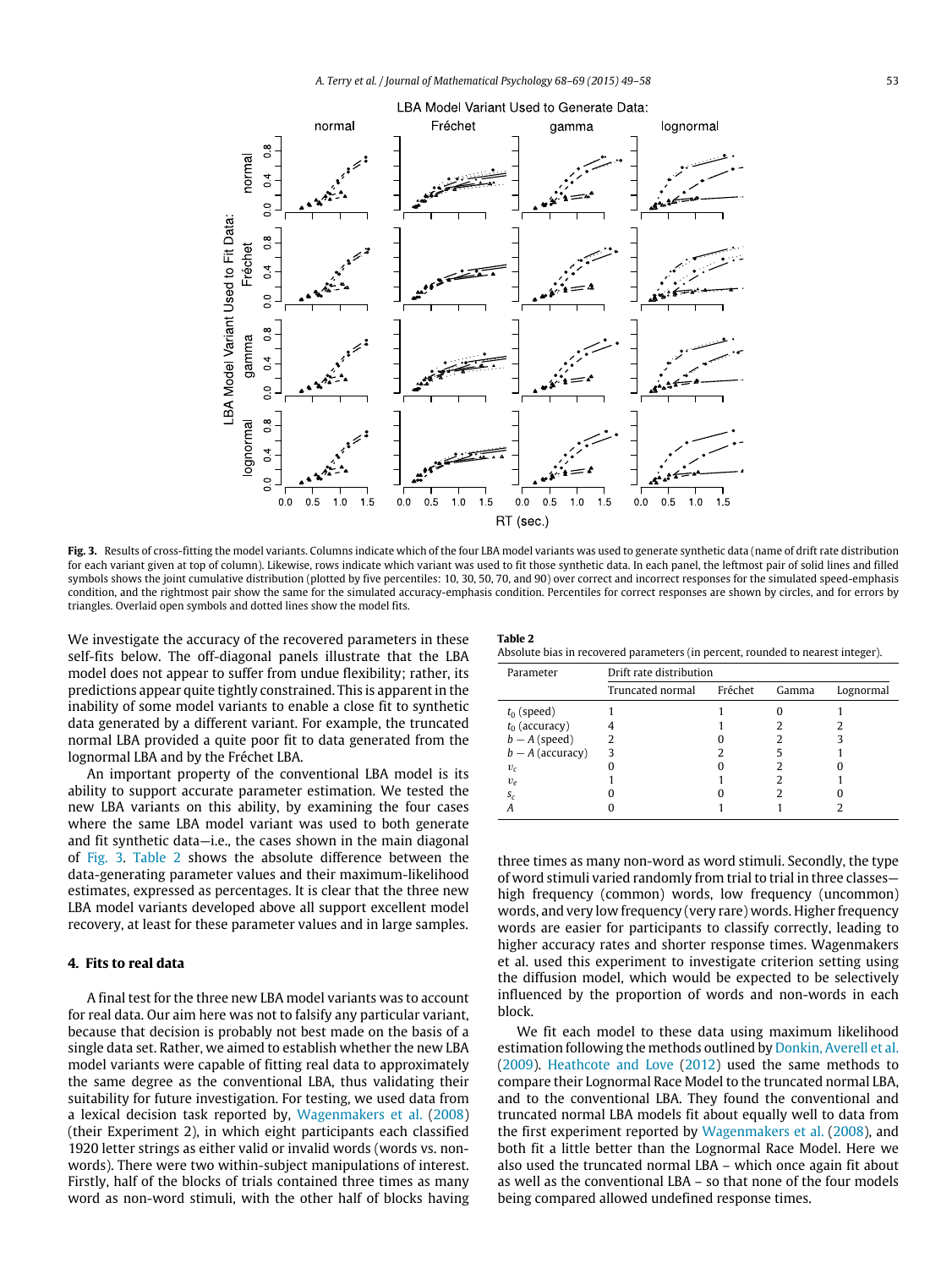<span id="page-5-0"></span>

**Fig. 4.** Lexical decision error rates and corresponding model fits, both averaged over participants, as a function of stimulus (nw = non-word, for words  $hf = high frequency$ ,  $If = low frequency, v$   $Vf = v$ ery-low frequency) and proportion of word stimuli. Error bars indicated 95% confidence intervals.

For each participant, we estimated a single non-decision time parameter  $(t_0)$  and assumed a selective influence of the stimulus manipulation (i.e., non-words and the various types of words) on only the two rate parameters. However, we otherwise used a quite flexible parameterisation for the models in order to see if they could capture fine details in the data, such as small but theoretically important effects on the relative speeds of correct and incorrect responses. Starting point variability (*A*) and the threshold (*b*) parameters could differ both between word and non-word accumulators and between the proportion conditions, allowing for differences in response bias. Similarly, we let both rate parameters vary with proportion condition and with accumulator (i.e., a different values for the accumulator that matches the stimulus and the one that mismatches).

We explored two solutions to the scaling issue: fixing either the scale parameter of the rate distributions or the mean threshold parameter, in both cases for just one accumulator in one condition. Differences in estimation performance (i.e., larger maximised likelihood values and less variable parameter estimates) reflected the pairings found in the last section; overall there was slightly better performance in terms of speed of convergence when fixing the scale parameter for the truncated normal and gamma variants, and slightly better performance for the lognormal and Fréchet variants when fixing the threshold parameter. We report goodness of fit results for each variant based on the best overall scaling solution for that variant. The best overall fit, as quantified by maximised log-likelihood values summed over participants (*L*), was given by the gamma  $(L = 12,710)$  followed by the positive LBA  $(L = 12,511)$  and lognormal  $(L = 12,341)$ , with the Fréchet noticeably worse  $(L = 10,373)$ .

[Fig. 4](#page-5-0) shows that all four model variants provided a good account of the lexical decision accuracy, with all predicted values falling within the 95% confidence intervals except for one case each for the truncated normal and gamma models. [Fig. 5](#page-6-0) quantifies the description of RT distribution for correct responses by displaying estimates of the middle of the distribution (i.e., the median RT or 50th percentile) and its fast (10th percentile) and slow (90th percentile) tails. Again the fit is quite good, with no predicted values falling outside the confidence intervals except for the Fréchet 10th percentile, which is underestimated for all word stimuli in the 25% word condition and for non-words in the 75%-word condition.

[Fig. 6](#page-6-1) enables comparison of correct and error RT, displaying the median for each. The fits to error RT are noticeably worse than those to correct RT, which is largely attributable the relative infrequency of error responses, particularly for high-frequency words, and for non-words in the 25% condition. The attendant variability is reflected in large 95% confidence intervals for these points, and overall all models have at most one or two predicted points falling outside the 95% confidence intervals for errors. Importantly, all models capture the general ''crossover'' pattern, caused by errors being faster than correct responses for the rarer stimulus type (i.e., words in the 25% condition and non-words in the 75% condition) and slower than correct responses for the more common stimulus type (i.e., non-words in the 25% condition and words in the 75% condition), with the worst quantitative accounts provided by the truncated normal and Fréchet variants for nonwords with 75% words. As noted by [Wagenmakers](#page-9-14) [et al.](#page-9-14) [\(2004\)](#page-9-14), the crossover pattern follows from the geometry of the evidence accumulation process. For example, in the 75% word condition, where there is a bias towards word responses, and hence a smaller distance to the word than non-word threshold at the start of accumulation, correct ''word'' responses (which terminate on the closer word boundary) are faster than incorrect ''word'' responses (which terminate on the more distant nonword boundary). This reverses in the 25% word condition where the bias is towards nonwords.

# **5. Discussion**

The linear ballistic accumulator model of [Brown](#page-9-0) [and](#page-9-0) [Heathcote](#page-9-0) [\(2008\)](#page-9-0) assumes that simple decisions are made by evidence accumulators racing towards a threshold. The LBA model makes a key simplifying assumption, that the accumulation of evidence is linear and deterministic. This simplification allows for simple, closedform, expressions for the probability density and cumulative distribution functions of the time taken to reach threshold.

Instead of allowing variability in the evidence accumulation process within a trial, as assumed – with only a few exceptions (e.g., [Grice,](#page-9-15) [1972\)](#page-9-15) – by earlier evidence accumulation models, the LBA model assumes only decision-to-decision variability in the rate of evidence accumulation and in the amount of evidence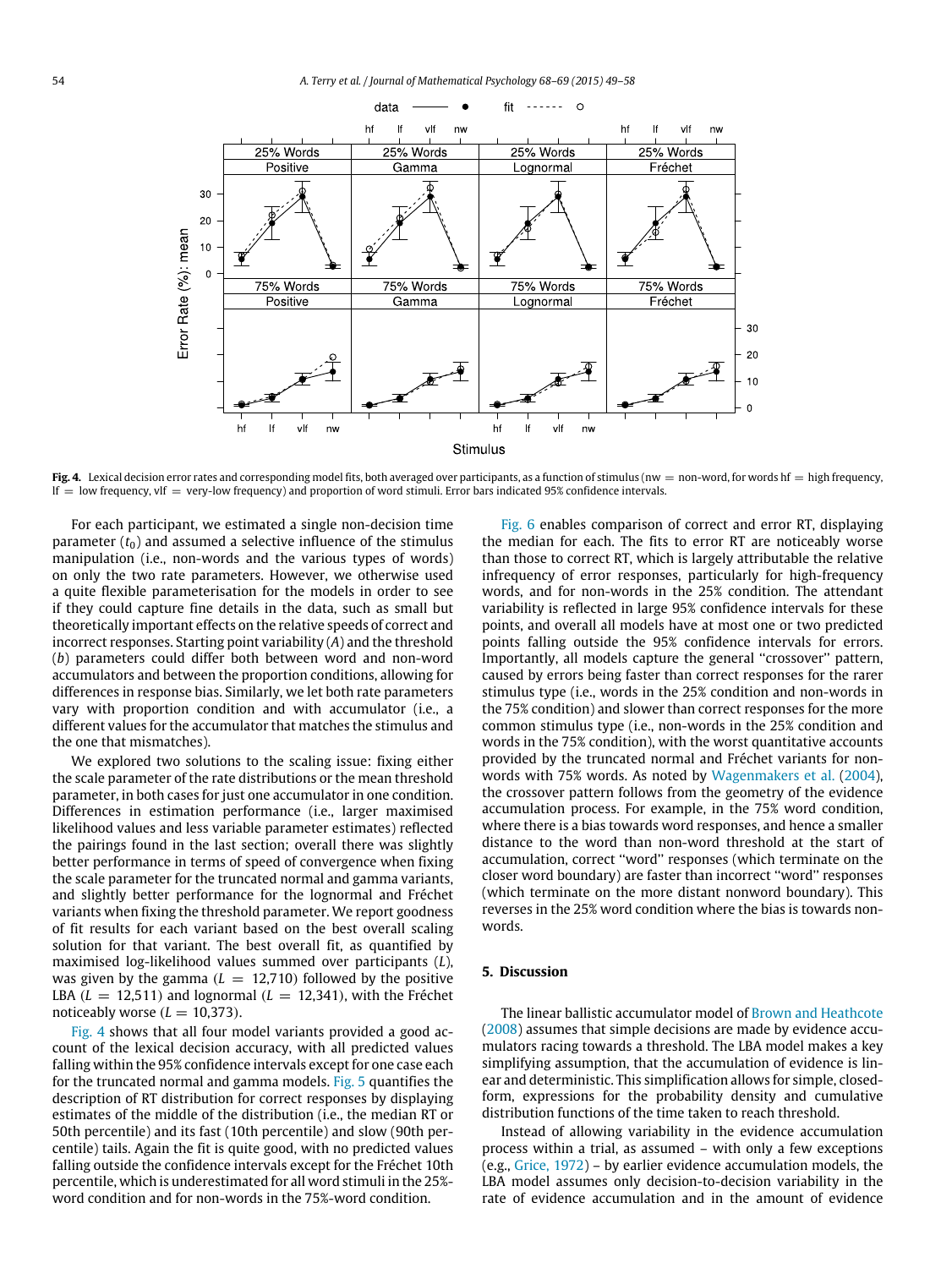<span id="page-6-0"></span>

<span id="page-6-1"></span>Fig. 5. Lexical decision RT quantiles (10th, 50th and 90th percentiles) for correct responses and corresponding model fits, both averaged over participants, as a function of stimulus (nw = non-word, for words hf = high frequency, lf = low frequency, vlf = very-low frequency) and proportion of word stimuli. Error bars indicate 95% confidence intervals.



Fig. 6. Lexical decision median RT for correct and error responses and corresponding model fits, both averaged over participants, as a function of stimulus (nw = non-word, for words  $hf = high$  frequency,  $lf = low$  frequency, vlf = very-low frequency) and proportion of word stimuli. Error bars indicate 95% confidence intervals.

accumulated prior to stimulus onset. In the LBA model the distribution assumed for drift rates was normal, so that some decisions could sample negative drift rates, potentially leading to indeterminate finishing times for evidence accumulation. Whether or not this is a conceptual problem for the model probably depends on taste, and in practice it has not proven problematic, but, nevertheless, it is worth addressing. Here, we outlined a more general mathematical treatment for replacing the normal distribution of drift rates with strictly positive distributions, while still providing closed-form expressions for the density and cumulative distribution functions. Our approach requires only that the candidate drift rate distribution itself has closed-form expressions for its density and distribution functions, as well as a differentiable expression for its mean when truncated to a closed interval.

We illustrated this approach using three new candidate distributions for drift rates: the Fréchet, gamma and lognormal distributions. These distributions, along with the truncated normal LBA, were all used to generate synthetic data. The four distributions lead to quite different distributions of drift rates, as shown in the left column of [Fig. 7.](#page-7-0) Even so, the strict constraints imposed by the structure of the LBA model means that the RT distributions predicted by these drift rates are broadly similar. For example, the CDFs from the four LBA variants (second-to-right column of [Fig. 7\)](#page-7-0) are difficult to tell apart. Even the hazard functions (right column) are only qualitatively different in the tails, where the Fréchet distribution's hazard function does not decrease. We do not have great confidence that differences in the hazard functions could help with empirically distinguishing the model variants, for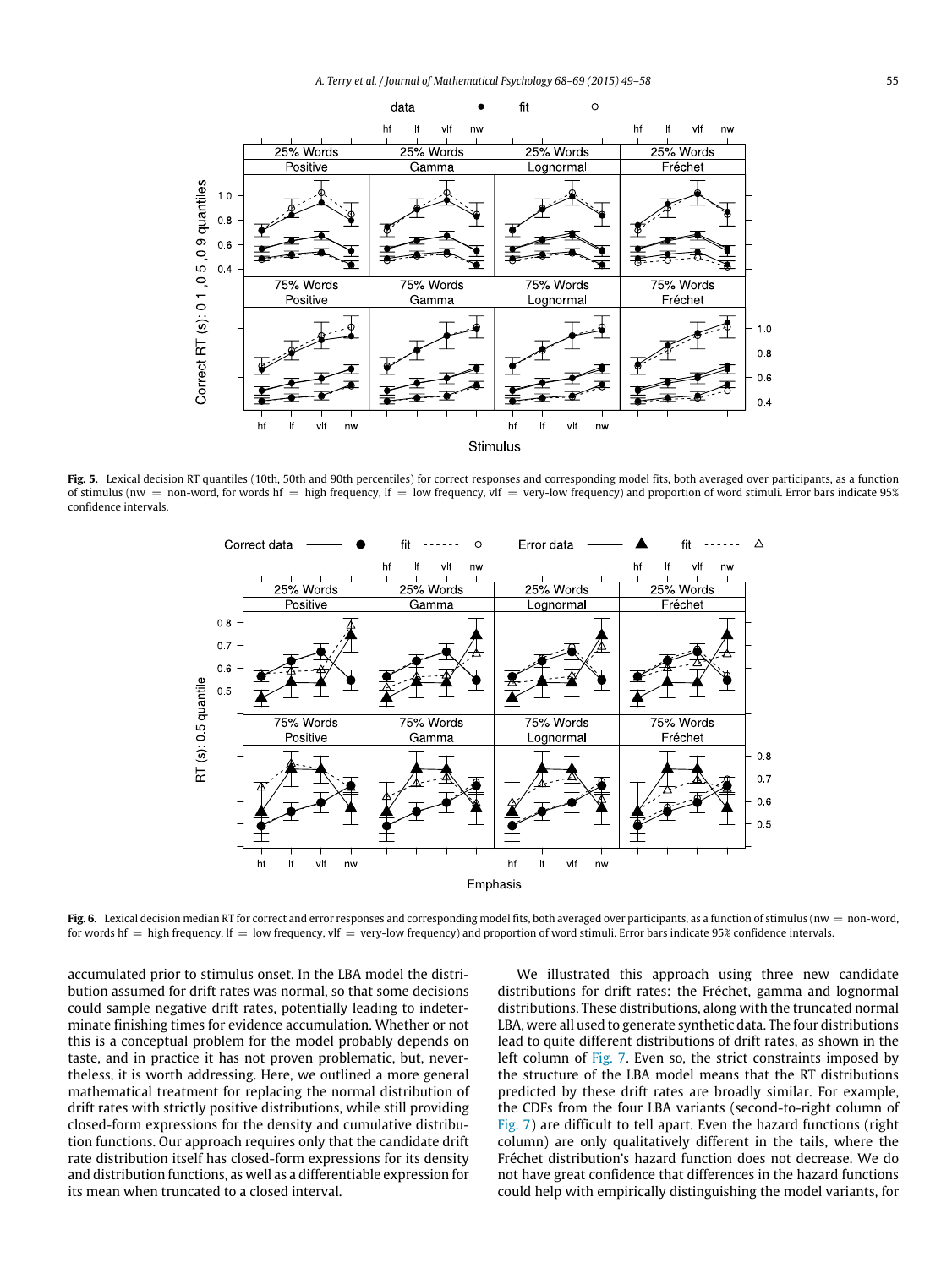<span id="page-7-0"></span>56 *A. Terry et al. / Journal of Mathematical Psychology 68–69 (2015) 49–58*



**Fig. 7.** Each of the four LBA variants is shown on a different row. The left column shows the distributions of drift rates for two accumulators which race to produce RT distributions. The other three columns show the following properties of those RT distributions, from left-to-right: the PDF, the CDF, and the hazard function (i.e.  $\frac{PDF}{1-CDF}$ ). The parameters used to generate this plot match the parameters used for the main simulation study.

two reasons. Firstly, informal investigation of the parameter space revealed that the qualitative patterns of hazard functions in [Fig. 7](#page-7-0) was not invariant. For some parameter settings, for example, the hazard function of the Fréchet LBA showed the same increasingthen-decreasing shape as the other model variants. Secondly, in applications, the tails of the hazard functions are calculated from a very small proportion of the data. Such calculations are inherently noisy, and have proven inconclusive in the past (e.g. [Luce,](#page-9-16) [1986\)](#page-9-16).

Fits of these four LBA variants showed that all models were able to account for real data [\(Wagenmakers](#page-9-4) [et al.,](#page-9-4) [2008,](#page-9-4) Experiment 2) adequately, but certainly not identically. Fits of the four models to data generated by another of the models also showed similarities and differences among the models, probably representing both the relative flexibility of the models and perhaps differences in the tails of the distributions. For example, [Fig. 3](#page-4-0) shows that the truncated normal LBA cannot adequately fit data generated by the Fréchet LBA. The lognormal LBA is so constrained that it could not adequately fit data by any of the three other variants, at least for the particular set of parameters investigated.

Clearly, further work is required to assess the generality of these findings, both with respect to real data and model mimicry.<sup>[1](#page-7-1)</sup> In order to facilitate such work, and the broader use of the new LBA variants, we have added their CDF and PDF equations to the package *rtdists* for the open-source statistical language R [\(Singmann,](#page-9-17) [Gretton,](#page-9-17) [Brown,](#page-9-17) [&](#page-9-17) [Heathcote,](#page-9-17) 2015). This package includes help sections, instructions, and simple examples of how [t](https://cran.r-project.org/web/packages/rtdists/)o use the routines. It is available for download from [https://cran.r](https://cran.r-project.org/web/packages/rtdists/)[project.org/web/packages/rtdists/.](https://cran.r-project.org/web/packages/rtdists/)

Consideration of the variability assumptions in decision models is particularly apposite at the moment, given recent attention to these assumptions, and to questions about the flexibility and falsifiability of decision-making models. [Jones](#page-9-18) [and](#page-9-18) [Dzhafarov](#page-9-18) [\(2014\)](#page-9-18) analysed a new set of quite different models, in which the drift rate distributions were allowed to be arbitrarily complex, and to vary arbitrarily between conditions. Unsurprisingly, these models are unfalsifiable; they can fit any pattern of data. Our results do not speak to that conclusion, because we consider only models constrained in the usual manner, with parametric assumptions on drift rates. However, our results speak against the broader implications levelled by Jones and Dzhafarov, that the variability assumptions of accumulator models make them difficult to tell apart. The results in  $Fig. 3$  demonstrate that there exist patterns of results that each LBA model variant cannot accommodate (see also [Heathcote,](#page-9-19) [Brown,](#page-9-19) [&](#page-9-19) [Wagenmakers,](#page-9-19) [2014\)](#page-9-19). Even more importantly, these patterns of results are not outlandish or unrealistic, but look a lot like typical data from decision-making experiments. Secondly, our fits to real data show that the three new LBA model variants all perform adequately, which contradicts Jones and Dzhafarov's implication that the particular assumption of a normal distribution was key in the LBA model's success.

More generally, our approach illustrates a tractable way to investigate the properties conferred on the LBA model by different choices of drift rate distribution. By comparing new variants that differ only in their distributions of drift rates, the consequences of each choice of drift rate distribution can be examined. This approach runs counter to claims made by [Jones](#page-9-18) [and](#page-9-18) [Dzhafarov](#page-9-18) [\(2014\)](#page-9-18) regarding the inability to separate out the effects of different assumptions. In particular, Jones and Dzhafarov suggested that assumptions about the architecture of the LBA model (such as linear evidence accumulation) could not be separated from assumptions about the distribution of drift rates. Our approach provides another method for investigating exactly those comparisons.

<span id="page-7-1"></span><sup>1</sup> The degree of mimicry is likely to vary in different regions of parameter space. A reviewer suggested quantifying similarity between distributions using the Kullback–Leibler distance metric. We agree that this is a very useful way of summarising findings from the sort of large-scale study that would be necessary to thoroughly investigate model mimicry.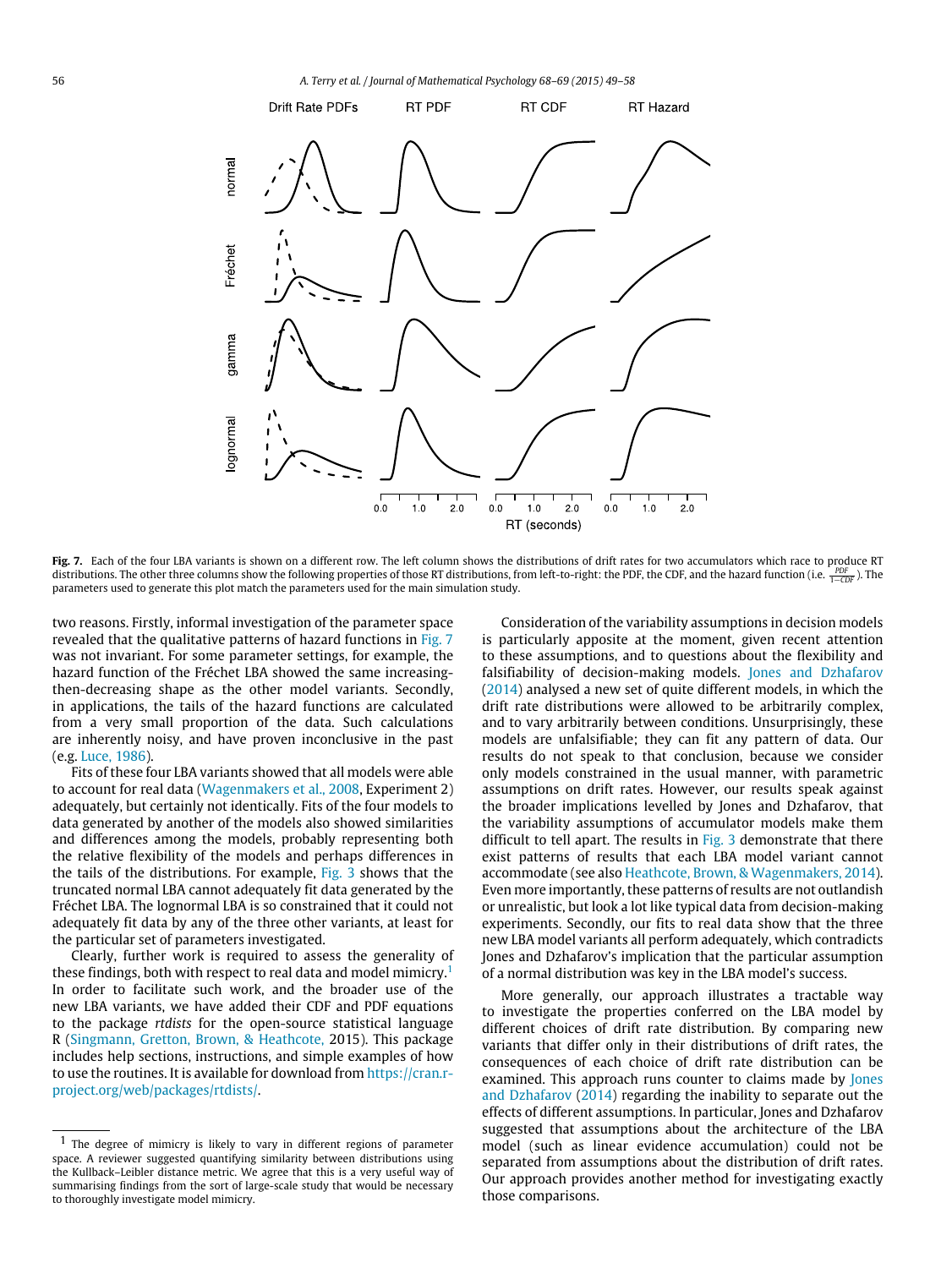## *5.1. Which is the best distribution for drift rates?*

Because of its broad scope, answering the question of which is the best parametric distribution to assume for drift rates, is beyond what could be achieved here. Our goal was instead to set out a method by which alternative drift rate distributions could be investigated. Deciding which distribution is best is a multi-faceted problem, because of the many different ways in which we might define ''best''. One way in which a distribution might be better than another is that it might lead to better fits to empirical data. This, however, requires fitting a wide variety of data sets from different experimental paradigms. The process of fitting many different data sets is the best way to validate and test a new model, enabling one to uncover unforeseen problems, and to identify situations in which the model does and does not fit well. This comparison will also require careful attention to issues of model selection. Even though all of the candidate drift rate distributions we have considered have the same number of parameters, they will certainly differ in their functional form complexity, which makes model selection difficult. Even more, they will differ in complexity depending on how the drift rate distributions' parameters are constrained across different conditions or groups in an experiment. Given these considerations, an appropriate model selection metric must take into account complexity in a sophisticated manner; for example metrics based on predictive performance such as the Bayes factor or cross-validation.

A second way in which one drift rate distribution may be better than another is that it may be generated by psychologically meaningful assumptions. That is, there may exist cognitive theories which give rise to a particular parametric form for drift rates. For example, the lognormal distribution we have considered here might be motivated by cascaded processing stages [\(Heathcote](#page-9-5) [&](#page-9-5) [Love,](#page-9-5) [2012\)](#page-9-5). Alternatively, the Fréchet distribution might be motivated by the consideration of Luce-style choice models [\(Colonius](#page-9-9) [&](#page-9-9) [Marley,](#page-9-9) [2014\)](#page-9-9). The methods we outline here provide a template to help others incorporate into the LBA new drift rate distributions motivated by different theoretical considerations. Similar approaches have previously been taken with categorisation and absolute identification models [\(Brown,](#page-9-20) [Marley,](#page-9-20) [Donkin,](#page-9-20) [&](#page-9-20) [Heathcote,](#page-9-20) [2008;](#page-9-20) [Nosofsky](#page-9-21) [&](#page-9-21) [Palmeri,](#page-9-21) [1997\)](#page-9-21).

A third measure of superiority for the drift rate distributions is based on their statistical properties. A primary use of the LBA model is in the measurement of cognitive effects, for example between experimental conditions [\(Rae,](#page-9-22) [Heathcote,](#page-9-22) [Donkin,](#page-9-22) [Averell,](#page-9-22) [&](#page-9-22) [Brown,](#page-9-22) [2014\)](#page-9-22) or between different populations [\(Ho](#page-9-23) [et al.,](#page-9-23) [2014\)](#page-9-23). It is important for such applications that the model is able to accurately recover the data-generating parameters. While this has been demonstrated for the conventional LBA, our analyses suggest that the new variants investigated here may perform even better in this sense. However, further investigations are required to compare the variants in more realistic sample sizes. Such investigations could also address the issue of model mimicry in more detail, determining what sample sizes are required to differentiate among variants in different parameter regions.

A problem related to the choice between different drift rate distributions is the precise parameterisation used for each model variant. In the truncated normal LBA model the drift rate distribution was characterised by a mean parameter and a standard deviation parameter. This parameterisation has worked well in many situations, and allows for a separation of effects on location and scale of the drift rate distributions. The new proposed drift rate distributions all have two parameters each, but do not all have a natural location-and-scale parameterisation. Additionally, each new distribution has at least two different parameterisations that are relatively widely used (such as the rate vs. mean parameterisation for the gamma distribution). It seems likely that identifying the best parameterisation for any new distribution will require large scale empirical investigations.

## **Acknowledgments**

This research has been supported by Natural Science and Engineering Research Council Discovery Grant 8124-98 to the University of Victoria for Marley, and by Australian Research Council grants FT120100244, DP12102907 and DP110100234 to the University of Newcastle for Brown and Heathcote. The work was carried out, in part, while Marley was a Distinguished Professor (part-time) at the Institute for Choice, University of South Australia Business School.

# <span id="page-8-0"></span>**Appendix**

## *A.1. Details for gamma distribution*

.

The gamma distribution function at *x*, with shape parameter  $\alpha$ and scale parameter  $\beta$  is:

$$
G(x; \alpha, \beta) = \frac{\gamma\left(\alpha, \frac{x}{\beta}\right)}{\Gamma(\alpha)}
$$

 $\int_0^s u^{x-1} e^{-u} du$  and  $\Gamma$  is the standard gamma function, which is just Here,  $\gamma$  is the lower incomplete gamma function (i.e.,  $\gamma$  (*x*, *s*) =  $\gamma(x,\infty)$ . Eq. [\(4\)](#page-2-2) gives  $Z(t)$  for gamma-distributed drift rates. Its derivative with respect to time is:

$$
\frac{d}{dt} (Z_{\Gamma}(t)) = \frac{-b\Gamma(\alpha+1)}{t^2 \beta \Gamma(\alpha)} \left[ \left( g\left(\frac{b}{t}; \alpha+1, \beta\right) - g\left(\frac{b-A}{t}; \alpha+1, \beta\right) \right) \left( \Gamma\left(\frac{b}{t}; \alpha, \beta\right) \right) - \Gamma\left(\frac{b-A}{t}; \alpha, \beta\right) \right) \n- \Gamma\left(\frac{b-A}{t}; \alpha, \beta\right) - g\left(\frac{b-A}{t}; \alpha, \beta\right) \right) \n\times \left( \Gamma\left(\frac{b}{t}; \alpha+1, \beta\right) - \Gamma\left(\frac{b-A}{t}; \alpha+1, \beta\right) \right) \left( \Gamma\left(\frac{b}{t}; \alpha, \beta\right) \right) \n- \Gamma\left(\frac{b-A}{t}; \alpha+1, \beta\right) \right) \left( \Gamma\left(\frac{b}{t}; \alpha, \beta\right) \right) \n- \Gamma\left(\frac{b-A}{t}; \alpha, \beta\right) \right)^{-2}.
$$

# *A.2. Details for Fréchet distribution*

The cumulative distribution function for the Fréchet distribution, with shape parameter  $\alpha$  and scale parameter  $\mu$  is:

$$
p(x; \alpha, \mu) = \exp\left(\left(-\frac{x}{\mu}\right)^{-\alpha}\right).
$$

Eq. [\(5\)](#page-2-3) gives *Z*(*t*) for Fréchet-distributed drift rates. Its derivative with respect to time is:

$$
\frac{d}{dt} (Z_{Fr}(t)) = \left[ \left( -\alpha \exp\left( -\left(\frac{\mu b}{t}\right)^{-\alpha+1} \right) \frac{\left(\frac{\mu b}{t}\right)^{-\alpha+1}}{t^{-\alpha+2}} + \alpha \exp\left( -\left(\frac{\mu (b-A)}{t}\right)^{-\alpha+1} \right) \frac{\left(\frac{\mu (b-A)}{t}\right)^{-\alpha+1}}{t^{-\alpha+2}} \right) \right]
$$